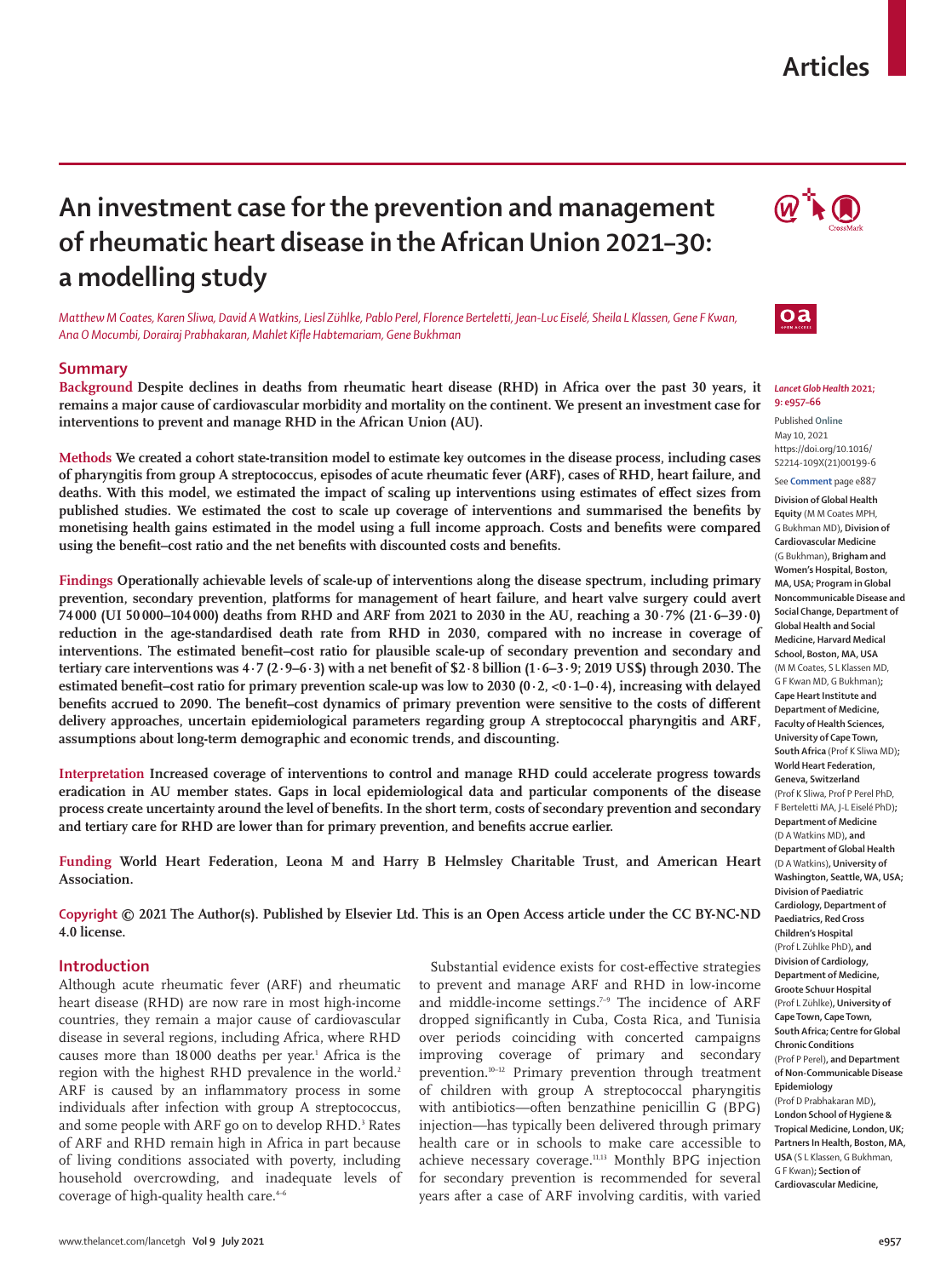**Boston University School of Medicine, Boston, MA, USA**  (G F Kwan)**; Instituto Nacional de Saúde, Maputo, Mozambique**  (A O Mocumbi MD)**; Universidade Eduardo Mondlane, Maputo, Mozambique** (A O Mocumbi)**; Centre for Chronic Disease Control, New Delhi, India**  (Prof D Prabhakaran)**; Public Health Foundation of India, Gurgaon, India**  (Prof D Prabhakaran)**; Africa Centres for Disease Control and Prevention, Addis Ababa, Ethiopia** (M K Habtemariam MD)

Correspondence to: Dr Gene Bukhman, Program in Global Noncommunicable Disease and Social Change, Department of Global Health and Social Medicine, Harvard Medical School, Boston, MA 02115, USA **gene\_bukhman@hms.harvard. edu**

#### **Research in context**

### **Evidence before this study**

Rheumatic heart disease (RHD) remains a major cause of cardiovascular disease in the African Union (AU). We searched PubMed for English language articles published from database inception to Sept 14, 2020, using the terms "(rheumatic heart disease) AND (cost-effectiveness)". Although there have been debates about particular strategies, there are multiple studies documenting the cost-effectiveness of primary prevention through the treatment of group A streptococcal pharyngitis with antibiotics, and secondary prevention through penicillin prophylaxis in people who have a history of acute rheumatic fever (ARF). Several countries have shown marked declines in RHD and ARF after implementing control programmes, mostly in middle-income settings. Some delivery models have shown success with the decentralisation of heart failure management, which includes RHD management and postoperative anticoagulation for mechanical heart valves and atrial fibrillation. Research and advocacy have built momentum towards the data, health system, and policy gaps that need to be addressed to eliminate RHD in Africa.

#### **Added value of this study**

We have built on the evidence from earlier epidemiological, costing, and cost-effectiveness studies to construct an investment case for scale-up of prevention and management strategies to work towards RHD elimination in the AU. We consider operationally plausible opportunities for

duration depending partly on severity and age.<sup>14</sup> Management of heart failure and other sequelae of severe disease, assessment for eligibility for surgical intervention to repair or replace damaged heart valves, and postoperative anticoagulation and follow-up benefit from integrated care strategies,<sup>15</sup> yet access to these services in Africa has been low. The Global Rheumatic Heart Disease Registry (REMEDY) study found high mortality (about 17%) over an initial 2-year period.<sup>16</sup> Few patients in Africa who meet criteria for surgical heart valve repair or replacement receive it.<sup>17</sup>

The World Heart Federation (WHF) has advocated for greater political and financing commitments at the global and national levels to address RHD. Intense effort by groups on the African continent over the past 15 years has built global momentum in research and advocacy around RHD, although progress has not been rapid.<sup>18,19</sup> The Addis Ababa communiqué, which identified priority areas for action on RHD to address gaps in data, health systems, and policy, was endorsed by heads of state in the African Union (AU) in 2016.<sup>20</sup> In 2017, member states of WHO adopted the RHD Resolution EB141.R1 at the World Health Assembly, calling for national, regional, and global actions to prevent and control ARF and RHD, with WHO and member states reporting on progress in 2021.<sup>21</sup> The Pan African Society of Cardiology has investments in scaling up prevention, management, and surgical interventions and estimate the health impacts, cost, and returns on investment.

## **Implications of all the available evidence**

We found potential for reducing RHD mortality by almost a third by increasing coverage of RHD interventions in regions of the AU to 2030. In the short term, investment in primary prevention would not avert a large number of deaths and would be costly because of the large number of childhood pharyngitis cases. Valve surgery, secondary prophylaxis, and medical management of established RHD cases through the Package of Essential Noncommunicable Disease Interventions-Plus (PEN-Plus) delivery strategy require overlapping investments in equipment, human resources, and referral pathways, making their coordinated scale-up operationally logical. Monetised health benefits from increasing coverage of secondary prevention, management of severe disease, and valve surgeries exceeded costs in the 2021–30 timeframe using a full income approach to quantify benefits. Costs of primary prevention exceeded the value of benefits in the next decade. We found that benefits accrued up to 2090 produced favourable benefit–cost ratios with lower-cost delivery models and more favourable assumptions about uncertain epidemiological parameters, and that long-term benefit–cost ratios were highly influenced by discounting and assumptions about economic growth.

convened a series of meetings with the WHO Regional Office for Africa (WHO/AFRO) to develop and endorse an RHD control programme that includes primary and secondary prevention.<sup>19,21,22</sup> WHO/AFRO and partners have been exploring regional strategies for expanding integrated outpatient care for severe, chronic noncommunicable diseases (NCDs) at district hospitals (PEN-Plus) that includes preliminary echocardiographic RHD diagnosis, medical treatment of RHD, and postoperative anticoagulation.23–25 Multidisciplinary care during pregnancy continuing into the post-partum period reduced maternal and fetal mortality in women with cardiovascular disease in a pilot study in South Africa.<sup>26</sup>

Many solutions to addressing the RHD burden are known—the main barriers to their implementation are lack of prioritisation and resources. To encourage funding and collective action by countries, foundations, and development agencies, the WHF commissioned this investment case for RHD in the AU. In this investment case, we use evidence about the costs and effects of interventions to estimate the health impact and total costs of scaling up programmes in countries in the AU to operationally feasible levels over the next 10 years.<sup>27</sup> This work is intended to offer a way forward in addressing RHD as part of a broader NCD and injuries poverty agenda.<sup>28</sup>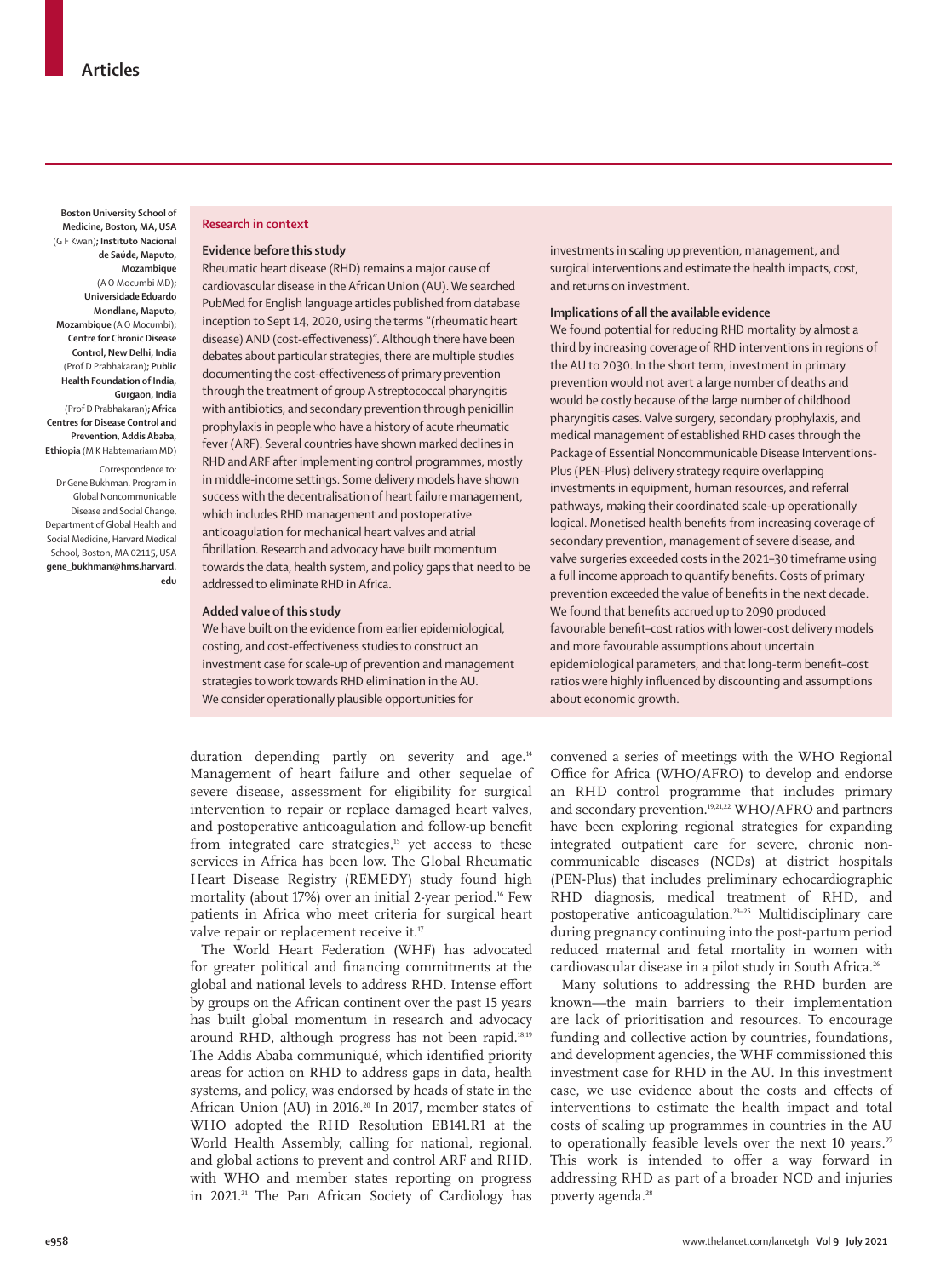

#### *Figure 1:* **Health impact model structure**

Health states are represented by white rectangles (death in grey rectangles) with transitions shown by blue arrows. Green rectangles represent interventions with black arrows showing the pathways on which the interventions act. Medically managed heart failure that no longer meets criteria for heart failure remains in the RHD with heart failure category because it has advanced irreversibly to severe disease. Populations occupy the health states in white and grey rectangles after each step of the model. The health states in the group A streptococcus and ARF portion of the model shown in pink are simplified in this figure, and there are more complex transitions occurring in each model step. The more detailed structure of the model is described in the appendix (pp 4, 8) with labels corresponding to transition probabilities. Postoperative management here is included with heart failure management, because these are services provided by the same providers within the health system in our model of scale-up. ARF=acute rheumatic fever. RHD=rheumatic heart disease.

## **Methods**

#### **Overview**

We constructed a model to estimate the health effects, costs, and monetised health gains from increasing coverage of a set of RHD interventions in the scale-up period (2021–30) to estimate the benefit–cost ratio and net benefit. Our approach was informed by WHO guidance on investment cases for NCD prevention and control, as well as other recent global investment cases.<sup>27,29</sup> We chose a 10-year period for its relevance to the policy cycle and alignment with the timeframe of the UN's 2030 Sustainable Development Goals.

## **Health impact model**

We constructed a cohort state-transition model with an underlying demographic projection model. Transitions between states occurred in cycles of 1 year, with prevention and treatment interventions altering the transition probabilities between states. For the demographic projections, we used levels of population and fertility estimates from the Global Burden of Disease Study (GBD) 20171 and trends in projected all-cause mortality and fertility from the UN Population Division World Population Prospects 2019 revision (appendix p 6). $30,31$  We did analyses by region of the AU (appendix p 5) and aggregated to present results for the AU as a whole and its component regions.

The structure of our model of disease progression, with labels for particular parameters, is shown in figure 1. The model was split into two parts, with the first covering the disease process from pharyngitis to RHD incidence, and the second for the disease process from the development of RHD through its long-term consequences. The first part of the model used inputs from meta-analyses on pharyngitis incidence among children and evidence on the risks of ARF and subsequent RHD collated by previous cost-effectiveness models to generate estimates of RHD incidence. The parameters governing pharyngitis and ARF were calibrated to the RHD incidence estimates from GBD 2017. These GBD 2017 estimates were informed by echocardiographic studies of RHD prevalence, which were more geographically specific and numerous than the studies on pharyngitis and ARF. The parameters describing movement between health states in the RHD part of the model were derived from a combination of GBD 2017 estimates and epidemiological studies from the literature in the AU. The parameters are described in further detail in the appendix (pp 8–21, 26–31). Atrial fibrillation and stroke are long-term sequelae often noted in relation to RHD. To retain a parsimonious model, we did not explicitly include these sequelae as health states in the model, although costs for managing patients with severe RHD include costs of additional therapies, such as anticoagulation, that these patients require. Pregnancy is a health state during which higher risk of complication or death from RHD can occur.<sup>32</sup> Although we do not explicitly model the state of pregnancy, our model covers

See **Online** for appendix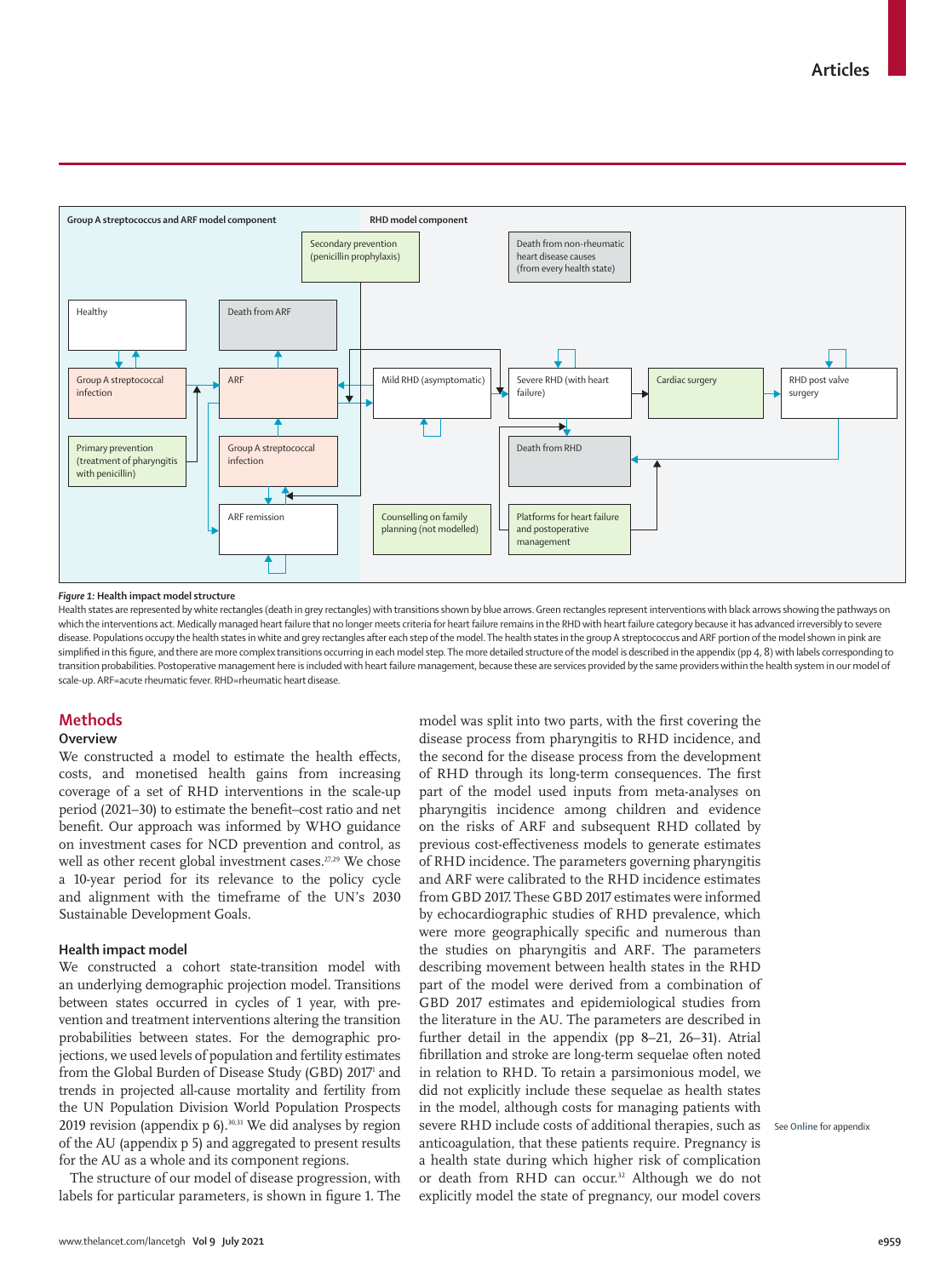|                                                                                                                                                                                                                                                                                                                                                                                                                                                                                                                                                                                                                                                                                                                                                                                                                                                             | Intervention                                                                                                                                 | Coverage definition                                                                                                      | Affected outcome                                                            | <b>Effect size</b>       | <b>Baseline</b><br>coverage | <b>Target</b><br>coverage |  |  |
|-------------------------------------------------------------------------------------------------------------------------------------------------------------------------------------------------------------------------------------------------------------------------------------------------------------------------------------------------------------------------------------------------------------------------------------------------------------------------------------------------------------------------------------------------------------------------------------------------------------------------------------------------------------------------------------------------------------------------------------------------------------------------------------------------------------------------------------------------------------|----------------------------------------------------------------------------------------------------------------------------------------------|--------------------------------------------------------------------------------------------------------------------------|-----------------------------------------------------------------------------|--------------------------|-----------------------------|---------------------------|--|--|
| $\mathbf{1}$                                                                                                                                                                                                                                                                                                                                                                                                                                                                                                                                                                                                                                                                                                                                                                                                                                                | Primary prevention (treatment of group A<br>streptococcal pharyngitis, awareness raising,<br>strengthening supply chains, provider training) | Percentage of group A streptococcal<br>pharyngitis cases treated in ages 5-15 years                                      | ARF and all subsequent health states                                        | 68% (52-79)              | $15.0\%$ (3.8)              | 40%                       |  |  |
| 2a                                                                                                                                                                                                                                                                                                                                                                                                                                                                                                                                                                                                                                                                                                                                                                                                                                                          | Secondary prevention (prophylactic penicillin<br>after ARF with carditis-10 years or until age<br>20 years, whichever longer)                | Percentage of people with ARF treated with<br>prophylactic penicillin                                                    | ARF and all subsequent health states                                        | 55% (8-78)               | $5.0\%$ (1.3)               | 40%                       |  |  |
| 2 <sub>b</sub>                                                                                                                                                                                                                                                                                                                                                                                                                                                                                                                                                                                                                                                                                                                                                                                                                                              | Secondary prevention (prophylactic penicillin<br>in asymptomatic RHD)                                                                        | Percentage of people with asymptomatic RHD<br>treated with prophylactic penicillin                                       | Severe RHD and all subsequent health states                                 | 55% (7-78)               | $5.0\%$ (1.3)               | 40%                       |  |  |
| 3                                                                                                                                                                                                                                                                                                                                                                                                                                                                                                                                                                                                                                                                                                                                                                                                                                                           | Platforms for heart failure management and<br>anticoaqulation, including management<br>during pregnancy                                      | Percentage of people with heart failure from<br>RHD having heart failure medically managed                               | Deaths or prevalence of people with severe<br>RHD or RHD post-valve surgery | 60% (30-80)*             | $8.0\%$ (2.0)               | 55%                       |  |  |
|                                                                                                                                                                                                                                                                                                                                                                                                                                                                                                                                                                                                                                                                                                                                                                                                                                                             | Cardiac surgery and postoperative care                                                                                                       | Percentage of people with heart failure from<br>RHD aged 10-40 years receiving cardiac surgery<br>and postoperative care | Deaths or prevalence of people with severe<br>RHD or RHD post-valve surgery | 85% (70-92) <sup>†</sup> | $5.0\%$ (1.3)               | 25%                       |  |  |
| 5                                                                                                                                                                                                                                                                                                                                                                                                                                                                                                                                                                                                                                                                                                                                                                                                                                                           | Evaluation and counselling on family<br>planning for women of reproductive age‡                                                              | Percentage of women of reproductive age with<br>RHD desiring contraceptive method who have<br>access                     | Severe RHD and all subsequent health states                                 | $\ldots$                 | $45.0\%$ (5.0)              | 75%                       |  |  |
| Data are % reduction (95% uncertainty interval), % (SD), or %. ARF=acute rheumatic fever. RHD=rheumatic heart disease. *Mortality risk reduction assumed to last 4 years, because heart failure management is not<br>curative. +Initial 3% operative mortality assumed. #Intervention included here because of the risk that RHD poses during pregnancy, but effects not modelled. References for and descriptions of coverage estimates<br>and effect sizes are given in the appendix (pp 22, 28). 15% reduction in RHD incidence assumed over the period from factors related to living conditions-reductions distributed in pharyngitis and ARF parameters<br>(appendix p 11). Postoperative management coverage assumed 100% among people who have received surgeries (assumed that surgeries not done without care in place for long-term management). |                                                                                                                                              |                                                                                                                          |                                                                             |                          |                             |                           |  |  |

*Table 1:* **Intervention effect sizes and baseline and target coverage by intervention**

this population through management of severe disease generally. Increasing coverage of family planning services might have a larger population impact, mitigating RHDrelated complications during pregnancy. Further study examining the dynamics of disease progression in pregnancy and the cost and effectiveness of screening programmes to identify women with mild RHD would be required to create reliable estimates of potential costs and impact (appendix pp 24–25). We included family planning and prenatal consultation in women of reproductive age with RHD as interventions because of the importance of the risks from RHD during pregnancy, but the costs and effects were not estimated in our model.

The transition pathways on which the interventions act, the interventions, their effect sizes, and the baseline and target coverages are shown in figure 1 and table 1. We increased coverage over time from the starting coverage in 2020 to the target coverage in 2030. Starting coverage was based on sparse data and assumptions (appendix pp 26–31). We selected target coverage up to 2030 based on operationally plausible goals, assuming sufficient levels of funding would be available (appendix pp 26–31). We estimated health benefits by comparing the results with intervention scale-up to the reference results under the baseline coverage levels (appendix p 31). We report incident cases of RHD averted, deaths averted from ARF and RHD, and percentage reductions in rates of incidence, prevalence, and deaths in the scaleup scenario relative to the reference scenario.

#### **Cost**

We estimated costs for these interventions from the perspective of the health system by assembling published data on programmatic costs, estimates of health-care costs from the WHO Choosing Interventions that are Cost-Effective (WHO-CHOICE) project, and data on costs of medications and equipment that were necessary for each intervention.<sup>33-35</sup> We followed the procedures recommended by the Global Health Cost Consortium to convert costs to 2019 US\$.36 A full description of cost components and conversions is given in the appendix (pp 32–37).

For each of our projection scenarios, we calculated the net cost difference compared with the reference no scaleup scenario to obtain the cost of scale-up (appendix p 32). We calculated costs shared between interventions (such as equipment used in multiple interventions) once to prevent double counting and represent these as shared costs between the relevant interventions.

## **Monetised health gains and benefit–cost ratio**

Benefit–cost analysis has been previously used in cases for investment around health interventions.27,29,37 To monetise health benefits, we used a full income approach, combining economic benefit through projected changes in gross domestic product (GDP) and in the value of the health itself.<sup>38</sup> To quantify the value of health gained, we multiplied deaths averted by estimates of the value of a statistical life (VSL). We used an established approach to adjust a VSL estimate from the USA for the AU using per capita gross national income and assumptions about income elasticity.<sup>37</sup> We estimated the projected increase in GDP by multiplying the projected population difference between the scale-up and baseline scenarios by the per capita GDP, adjusted for projected real growth. In addition, we estimated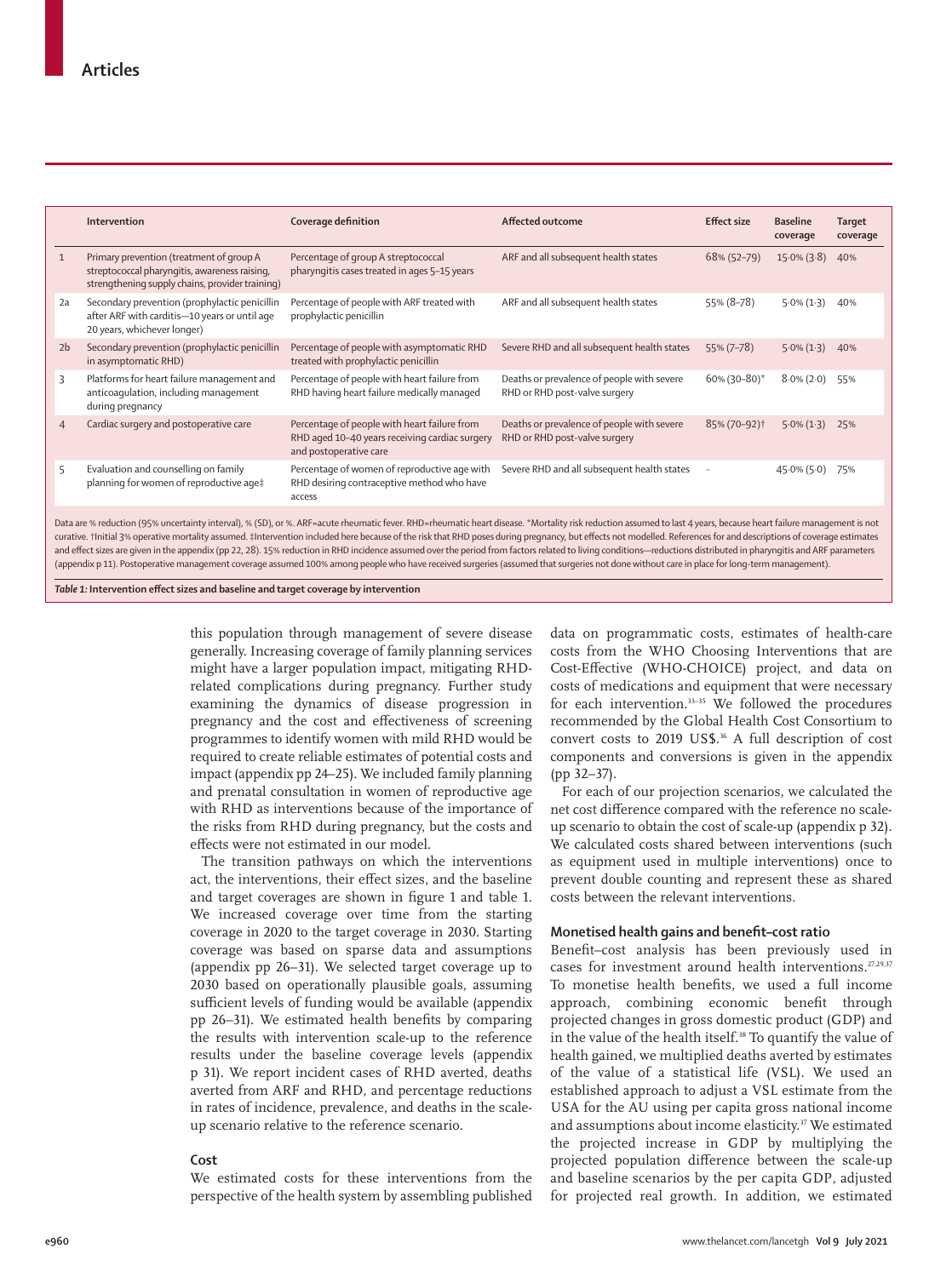the number of hospitalisations from ARF that would be averted by the scale-up of interventions and multiplied these by estimated costs of hospitalisations for these conditions. Using the estimated costs of intervention scale-up and economic benefits from these three components, we calculated the net benefits and benefit– cost ratio. Given that policy makers might be interested in understanding the short-term versus long-term benefits of investment, we estimated the benefit–cost ratio for the 2021–30 period and the 2021–90 period by accruing the health benefits through 2090 from the costs of the initial 2021–30 investment. The calculations are described in detail in the appendix (pp 38–40). We report costs and benefits without discounting and benefit–cost ratios and net benefits with 3% discounting of benefits and costs.<sup>39</sup>

#### **Uncertainty and sensitivity analyses**

We examined uncertainty through probabilistic sensitivity analysis and deterministic sensitivity analysis of particularly influential or uncertain parameters. For the probabilistic sensitivity analysis, we included uncertainty about the transition probabilities, intervention effect sizes, starting coverage estimates, and cost components in the model, creating 1000 draws of the probabilities from uncertainty distributions associated with each parameter and running the model for 1000 randomly combined draws. We took the 2·5th and 97·5th percentiles of the draws to report uncertainty intervals (UIs). The UIs we present should not be interpreted as precise 95% CIs given limitations in inputs and assumptions used to derive them (appendix pp 41–42), and we treated the uncertainty reported as a range of plausible values. This uncertainty analysis did not incorporate uncertainty about forecasted demographic trends or economic indicators, nor did it capture uncertainty in the structure of our disease model.

For certain parameters, we captured uncertainty through deterministic sensitivity analysis. For the main results, we assumed that 80% of ARF cases are preceded by symptomatic group A streptococcal pharyngitis, that children aged  $5-15$  years have about  $2 \cdot 3$  cases of pharyngitis per year at the peak age with 10% from group A streptococcus, that the delivery model for primary prevention is through health centres, and that all interventions in table 1 are scaled from baseline to target coverage through 2030. We reported results from alternative scenarios that varied these parameters, and compared results using different strategies for calibrating the transition probabilities to severe disease and death. Given the costly nature of treating the large number of childhood cases of pharyngitis, we included an alternative delivery model for primary prevention with community health workers (CHWs). A 10-year modelling period does not fully capture the impact of prevention, and we included alternative scenarios to capture benefits over a longer period. More complete

results from various sensitivity analyses are in the appendix (pp 47–56).

## **Presentation of results**

We present results for primary prevention separately from other integrated interventions (secondary prophylaxis, heart failure care, echocardiography, surgery, and postsurgical management), as well as combined with other interventions for several reasons. First, the delivery of primary prevention does not depend on the other RHD interventions from a health systems perspective. By contrast, there are shared human resources, equipment, and connections in the care cascade that strongly tie the other interventions together. For example, for a surgical programme to exist, it is necessary to have a programme established that can manage heart failure, determine eligibility for surgery using echocardiography, and manage anticoagulation after surgery. Second, primary prevention is delivered through primary health care at health centres or in the community, whereas the other interventions all require access to secondary or tertiary care. Although secondary prophylaxis should be administered through primary care for patient accessibility, established referral pathways to more advanced care are necessary for initial diagnosis and monitoring through registries.

All analyses were done with R, version 3.6.1.

## **Role of the funding source**

Members of the WHF contributed to the study's design and interpretation. The other funders played no role in the study design, data collection, data analysis, data interpretation, or writing of the report.

|                                             | Primary prophylaxis<br>$only*$ | Integrated<br>secondary and<br>tertiary care onlyt | All interventions‡           |
|---------------------------------------------|--------------------------------|----------------------------------------------------|------------------------------|
| RHD incident cases averted<br>(thousands)   | 187.2 (113.3 to 247.2)         | 184.5 (31.0 to 310.6)                              | 361.5 (207.2 to 497.3)       |
| RHD deaths averted (thousands)              | $0.8(0.5 \text{ to } 1.1)$     | 59.5 (40.3 to 76.3)                                | 60.0 (40.8 to 76.8)          |
| ARF deaths averted (thousands)              | $7.2$ (1.5 to 19.6)            | 7.1 (0.5 to 22.1)                                  | $13.9(2.4 \text{ to } 38.3)$ |
| Cost (billions, US\$)                       | 3.1(1.9 to 4.3)                | $1.0$ (0.7 to $1.2$ )                              | 3.9(2.7 to 5.1)              |
| Cost per death averted<br>(thousands, US\$) | 526.1 (155.2 to 1389.4)        | 14.8 (10.6 to 22.7)                                | 54.4 (33.8 to 83.5)          |
| Full income benefit (billions, US\$)        | 0.5(0.1 to 1.2)                | 4.5 (3.0 to 5.9)                                   | $4.9$ (3.3 to 6.7)           |
| Benefit-cost ratio to 2030                  | $0.2$ (<0.1 to 0.4)            | $4.7(2.9 \text{ to } 6.3)$                         | $1.3(0.8 \text{ to } 1.9)$   |
| Benefit-cost ratio to 2090\                 | $0.7(0.4 \text{ to } 1.1)$     | 8.4 (4.8 to 12.1)                                  | 3.2 (1.9 to 4.7)             |
| Net benefit (billions, US\$)                | $-2.1(-3.1$ to $-1.2)$         | $2.8(1.6 \text{ to } 3.9)$                         | $0.8$ ( $-0.8$ to $2.3$ )    |

Data are mean (95% UI). Monetary values presented in 2019 US\$. Costs and full income benefits presented without discounting. Benefit–cost ratio, net benefits, and cost per death averted based on discounted costs and benefits. Results reported for primary prevention delivered through health centre-based treatment, and results for additional sensitivity analyses, including for community-based delivery of primary prevention, are reported in the appendix (pp 47–56). \*Health centre-based pharyngitis treatment. †Secondary prophylaxis, diagnosis, case management, and cardiac surgery for rheumatic fever and rheumatic heart disease. ‡Primary, secondary, and tertiary management. §Calculated using costs of scale-up 2021–30 and benefits accrued 2021–90; should be interpreted with caution because strongly dependent on assumed discount rates and inherently uncertain long-term projections of economic indicators.

*Table 2:* **Summary benefit and cost results from selected scenarios, 2021–30**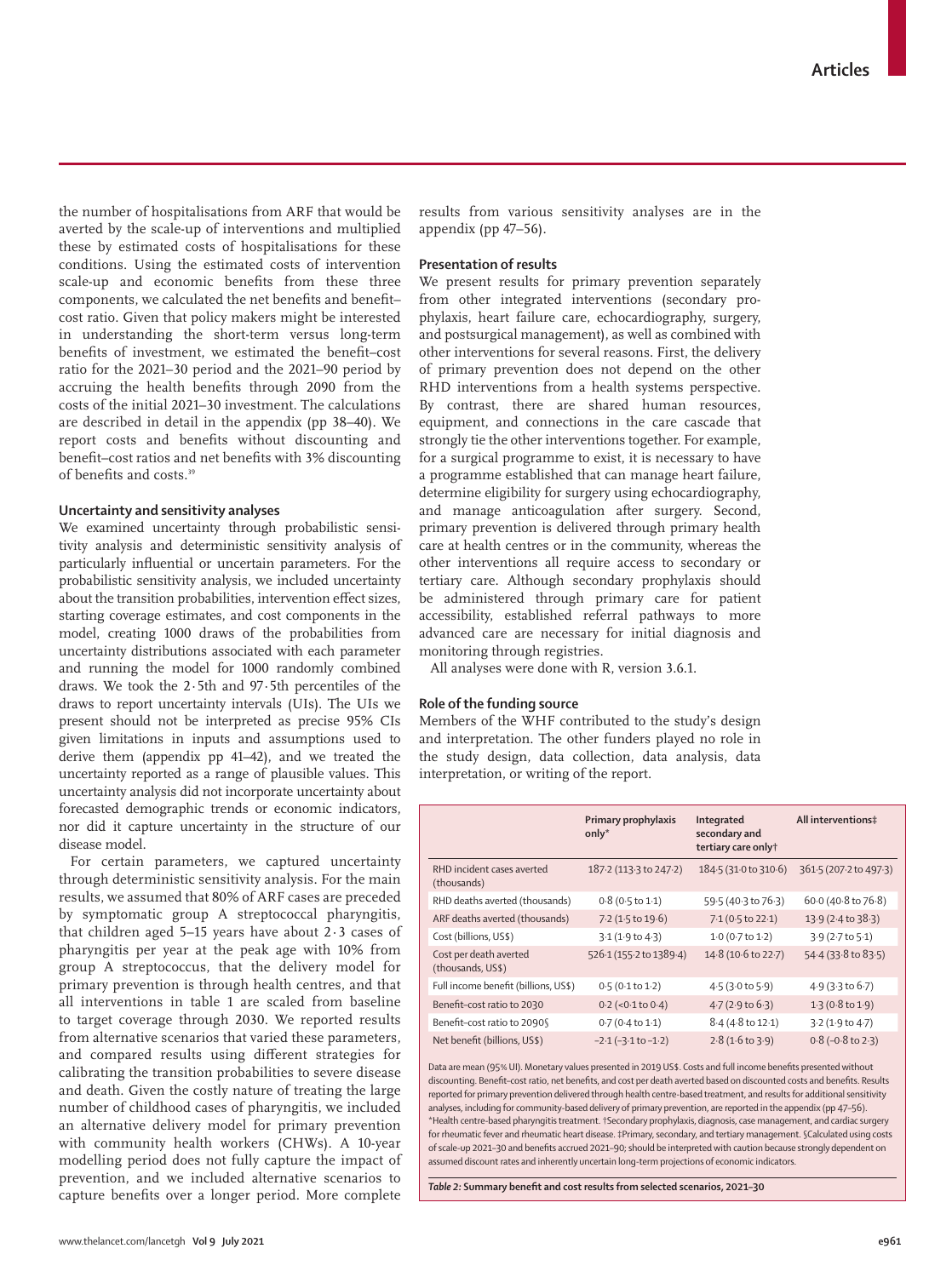

*Figure 2:* **Impact of interventions scaled to target coverage on age-standardised rates of incidence, prevalence, and deaths from RHD, 2020–30** Rates age-standardised to 2017 age structure of population in the African Union. Uncertainty intervals in rates reflect uncertainty in underlying epidemiological parameters as well as uncertainty about intervention effects; uncertainty in percent differences primarily reflects uncertainty in intervention effects. RHD=rheumatic heart disease.

## **Results**

Scale-up in coverage of primary prevention was estimated to reduce the projected age-standardised incidence of RHD in 2030 by  $7.6\%$  (UI 4 $.7-10.1$ ) compared with the reference no scale-up scenario, averting 187200 (113300–247200) new cases of RHD from 2021 to 2030 (table 2). The death rate from ARF was estimated to be reduced by  $8.5\%$  (5 $.3-11.3$ ) in 2030 compared with the value for 2030 estimated in the reference scenario, but estimated reductions in the age-standardised prevalence of RHD (1·3%, 0·8–1·8) and death rates from RHD  $(0.6\%, 0.4-0.8)$  were smaller. Scale-up of secondary prophylaxis and integrated secondary and tertiary care were estimated to reduce incidence of RHD by 6·7% (1·2–11·3) in 2030. The projected age-standardised death rate from RHD was estimated to be reduced by 30·4% (21·4–38·7) in 2030 compared with the reference value, averting 59500 (40 300–76 300) RHD deaths from 2021 to 2030.

Increases in coverage for all combined interventions to 2030 target levels were estimated to reduce the projected age-standardised death rate from RHD from 2 $\cdot$ 1 deaths per 100000 (UI 1 $\cdot$ 8-2 $\cdot$ 3) in the reference scenario in 2030 to 1 $\cdot$ 4 deaths per 100000 (1 $\cdot$ 2-1 $\cdot$ 7; figure 2) in the intervention scenario, a reduction of 30·7% (21·6–39·0). Cumulatively, we estimated 60 000

(40 800–76 800) RHD deaths averted and 13 900 (2400–38 300) ARF deaths averted from 2021 to 2030.

The total cost of scaling up all interventions from 2021 to 2030 was estimated at  $$3.9$  billion (UI 2.7-5.1; 2019 US\$). Whereas the cost per surgery was among the largest per-unit costs (appendix pp 34–35), the large number of cases of pharyngitis in the population caused the scale-up of primary prevention to be the largest component of the overall cost—\$3 $\cdot$ 1 billion (1 $\cdot$ 9–4 $\cdot$ 3) on its own, more than 75% of the cost of all combined interventions. The components of the cost of scaling up interventions from 2021 to 2030 are shown in figure 3. Costs shared between multiple interventions because of overlaps in equipment and human resources made up a large portion of the costs outside of primary prevention (about 39%), as did surgery and postoperative care visits including anticoagulation (37%), with secondary prophylaxis visits and medication (21%) and heart failure management visits and medications (2%) making up the remainder.

Costs were sensitive to several key inputs. The number of cases of pharyngitis per year was a large determinant of the overall cost of primary prevention because each case leads to the cost of a health-care visit, which includes provider time. Primary prevention delivered through a CHW model had potential to substantially reduce the cost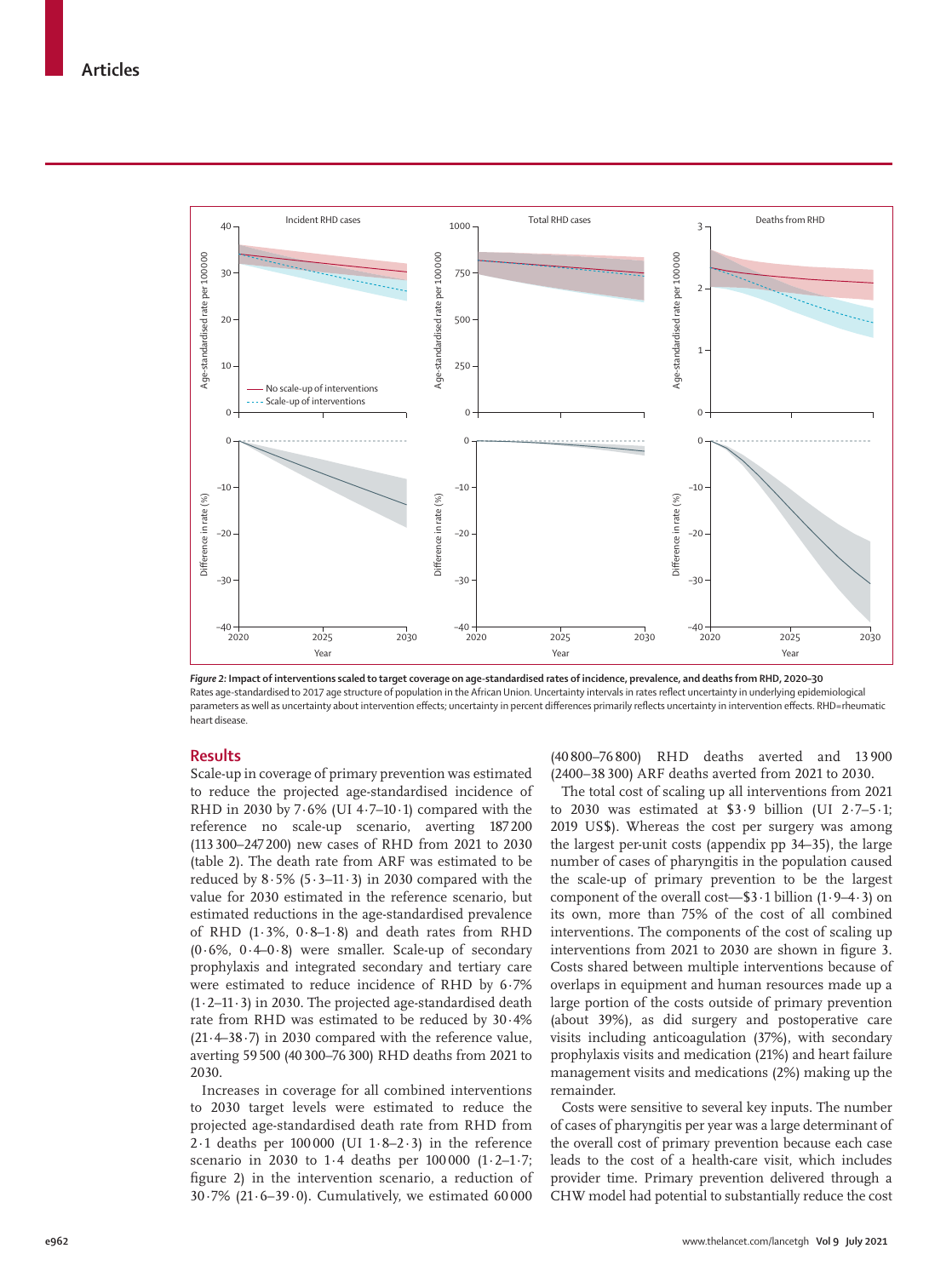of primary prevention (from \$3·1 billion [UI 1·9–4·3] to \$1·3 billion [0·8–1·9], assuming CHWs would see 12 clients per day with an initial visit for diagnosis and dispensation of oral antibiotics and a second for adherence support; appendix p 54).

The full income benefits from investing in all interventions—capturing increased economic activity and the intrinsic value of health—were estimated at \$4.9 billion (UI 3.3 to 6.7). The majority (93%) of this benefit was from the VSL component. The benefit–cost ratio was estimated to be  $1.3$  (0 $.8$  to  $1.9$ ) to 2030 with a  $3\%$  annual discount rate on costs and benefits, or  $3.2$ (1·9 to 4·7) accruing benefits of the increased 2021–30 coverage to 2090. Scaling up primary prevention alone was estimated to result in a low benefit-cost ratio  $(0.2, 1.5)$ <0·1–0·4) and a negative net benefit (–\$2·1 billion,  $-3.1$  to  $-1.2$ ) because of high cost and low short-term mortality impact. The benefit–cost ratio was estimated to be higher  $(0.7, 0.4$  to 1.1) with benefits accrued to 2090. Scaling up other interventions without primary prevention was estimated to result in a higher benefit– cost ratio (4.7, 2.9 to 6.3) and net benefit  $$2.8$  billion (1·6 to 3·9) in the short term because of the more direct and immediate impact on deaths. Incorporating longterm benefits through 2090, the estimated benefit–cost ratio grew to  $8.4$  (4.8 to 12.1) because of the effects of secondary prevention. The estimated long-term benefit– cost ratios were sensitive to discount rates and strongly depended on assumptions about economic growth through 2090 used to project VSL estimates (appendix pp 38–40, 55).

The short-term benefit–cost ratio through 2030 for primary prevention was estimated to be higher using a CHW model of delivering care, assuming CHWs could see 12 clients per day  $(0.4, U1 0.1-0.9)$ , but remained low overall without the long-term benefits accrued. We modelled a high benefit, low cost scenario in which primary prevention was delivered by CHWs seeing 12 clients per day, children had one pharyngitis case per year with 10% from group A streptococcus, and coverage was increased to 100% in 2021, reverting to 0% coverage in 2031 to project benefits accrued to 2090. Under this scenario, the benefit–cost ratio to 2090 was estimated to be  $4.2$  ( $2.1-6.8$ ). Projections to 2090 should be interpreted with caution (appendix pp 38–40, 55). Country-level and regional variation in epidemiology, demography, and economic productivity affects the estimated benefit–cost ratios (appendix pp 45–46, 56). Additional results for the various described scenarios are presented in the appendix (pp 47–56).

## **Discussion**

We found substantial potential for reduction in cases of, and deaths from, RHD in the AU with scale-up in coverage of an evidence-informed bundle of related interventions from 2021 to 2030. Secondary prevention and treatment, targeting different stages of the disease



*Figure 3:* **Cost of interventions scaled to target coverage, 2020–30**

**Primary prevention (treatment of sore throat)**  $\blacksquare$  Secondary prophylaxis (penicillin for ARF and mild RHD)

Heart failure management

800

Costs in 2019 US\$. Costs presented for scale-up of all interventions to target coverage. Shared costs for primary and secondary prophylaxis include mass media awareness and education campaign costs and costs of provider education, training, and mentorship to strengthen correct treatment of sore throat, referral of ARF for diagnosis, and administration of secondary prophylaxis at health centres. Shared costs for secondary prophylaxis, heart failure management, and surgery include first referral-level provider training and costs of equipment and supplies. ARF=acute rheumatic fever. RHD=rheumatic heart disease.

process, are likely to avert substantial morbidity and mortality in the short term, whereas primary prevention is likely to accrue impact extending over a long time horizon. Key features of the RHD course and differing delivery strategies will influence cost and size of the effect of primary prevention.

Integrated prevention programmes have been linked to declines in ARF and RHD in parts of the AU and in other settings.11,12 However, evaluations have not been able to account for the effects of primordial prevention (improved living conditions) to isolate causal effects of specific interventions. Previous studies have suggested that prevention is cost-effective, although effects of primary prevention assumed in many cost-effectiveness studies are from specific populations in older trials among individuals presenting with pharyngitis.<sup>8,9,40</sup> By contrast, our estimates of the benefit–cost ratio for primary prevention were relatively low. The ratio increased as we modelled benefits for a longer period, although the ratio remained comparatively low unless alternative cost and epidemiological assumptions were used (appendix pp 48–51, 54). The cost of primary prevention in our study was high, because it included the cost of increased healthcare visits by many children aged 5–15 years with nongroup A streptococcal pharyngitis and the treatment of some of these children based on the imperfect specificity of a clinical decision rule.<sup>8,41</sup> The health benefits of primary prevention were also limited by the proportion of ARF cases that were assumed to occur among people with preceding symptomatic pharyngitis (assumed 80%, although varied in sensitivity analyses) and cases occurring outside the intervention's target age range.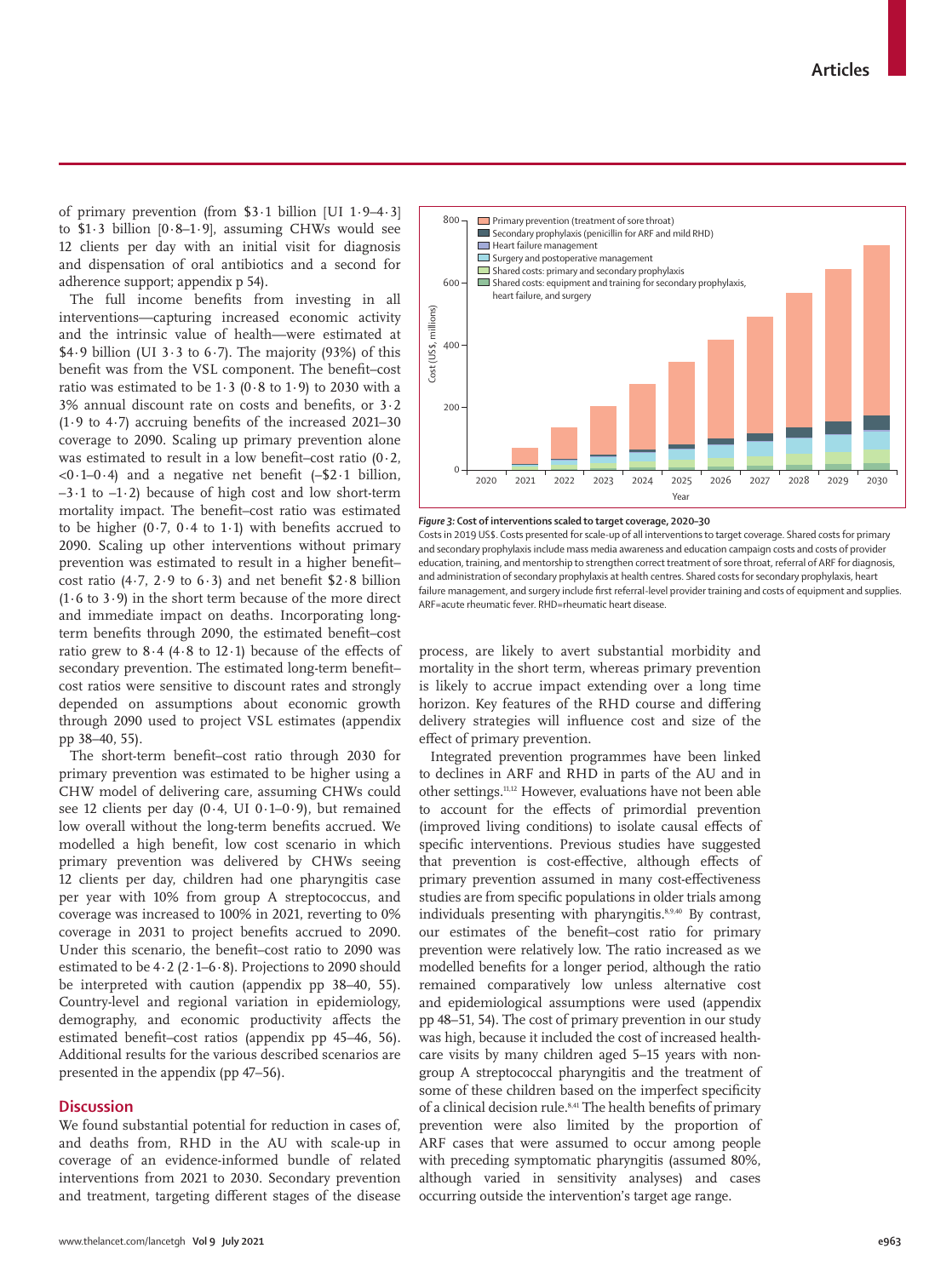Better evidence on the epidemiology of group A streptococcal pharyngitis in the AU and feasibility and cost-effectiveness studies on primary prevention delivery models, including potentially less costly CHW models, might be critical for understanding the costs and population-level impact of primary prevention. Primary prevention delivered at health centres might be more costly and might not be able to reach coverage levels as high as CHW-based delivery because of additional patient barriers to accessing care. However, treatment with BPG delivered at health centres might be more effective than oral antibiotics, and eliminates the concerns about antimicrobial resistance that come with adherence to courses of oral antibiotics. Primary prevention for RHD has not traditionally been delivered by CHWs; pilot programmes would improve logistical assumptions and estimates of both cost and effectiveness. Access to penicillin for both primary and secondary prevention efforts has been a critical part of success stories in RHD control, yet cost and availability of BPG have sometimes been barriers to its consistent use.<sup>12,42</sup>

Operationally, systems for secondary prevention, heart failure management, and valve surgery are interdependent. Investment in strengthening referral systems between levels of the health system, decentralising echocardiography for diagnosis of RHD, strengthening BPG supply chains, training of providers at health centres to administer penicillin prophylaxis and refer patients for higher-level care when necessary, strengthening and developing cardiac surgery centres, building awareness and education through multisectoral RHD initiatives, and strengthening surveillance and registry systems would benefit the coverage and quality of the continuum of care from secondary prophylaxis through cardiac surgery.20 Availability of long-term postoperative follow-up maximises the benefit of valve surgery, so it is advantageous for the scale-up of heart failure management and anticoagulation therapy to at least match the scale-up in cardiac surgery. Coordinated investment in facilities, equipment, medications, and human resources to provide integrated RHD services has been demonstrated through the PEN-Plus delivery model for severe, chronic NCDs such as type 1 and insulin-dependent type 2 diabetes, sickle cell disease, and advanced cardiovascular disease.23–25 The provider competencies needed for RHD management align with competencies required to manage other complex and chronic NCDs, including other causes of heart failure, creating an opportunity for integrated care and shared investments across disease priorities.15,43 Family planning services, preconception counselling and an option of safe abortion for women with RHD who might become pregnant, and adapted heart failure management strategies can reduce risk of maternal morbidity and mortality.26,44 Capacity for cardiac surgery in Africa has been growing, and although some continued investment in sending patients abroad for surgery might be necessary, there are several emerging cardiac surgery centres on the continent that would continue to grow with further investment and caseloads.<sup>45</sup>

There were several limitations to our modelling study. Data describing the complete epidemiological picture of ARF and RHD in the AU were lacking. We sought to anchor estimates to data from parts of the disease process with comparatively better evidence—eg, estimates of RHD incidence and prevalence from GBD 2017 informed by echocardiographic prevalence studies and characterisations of cohorts with RHD across sites with registries in the AU (appendix pp 57–63). However, questions remain about the natural history of subclinical RHD cases, and national-level RHD mortality data in Africa are largely restricted to South Africa.<sup>1,46</sup> We reported ranges to reflect uncertainty in some of the input parameters, although our reported intervals should be interpreted with care given the limitations in the uncertainty estimates of inputs (appendix p 41). There were ways in which our model simplified the disease process, not explicitly including stroke, atrial fibrillation, and pregnancy, which can result from or interact with RHD. Our goal was to create a model that used available parameter estimates and included components most critical for costing and health benefit projection, but that was parsimonious. The long-term benefit–cost ratios presented to 2090 should be interpreted with caution, because our model does not capture uncertainties about long-term economic and demographic changes. The approach for estimating economic productivity benefits of lives saved is limited and does not account for individuals' likelihood to contribute economically; however, the VSL is roughly 30 times the GDP per capita and contributes far more to the monetised health benefits. We sought to transparently describe the effects of model parameters and assumptions through sensitivity analyses, and we comment on limitations of specific components of the modelling throughout the appendix. This analysis shows a possible path for addressing RHD in the AU, although country-specific implementation strategies should be informed by more specific demographic and epidemiological information and assessment of local health system factors.

Our study did not account for the effects of the current COVID-19 pandemic. Elective surgeries have been postponed in many countries, travel slowed or halted, and resources diverted to manage COVID-19. Given the link between living standards and ARF and RHD, and the projected increase of as many as 400 million additional people pushed under the \$1·90 poverty line globally, COVID-19 will probably continue to set back progress on RHD, making scale-up of these interventions even more critical.<sup>47</sup> Our analysis suggests that primary prevention is not a high priority for countries with severe resource constraints in the wake of COVID-19, particularly given the high costs. However, there are a number of benefits of primary prevention outside of RHD, including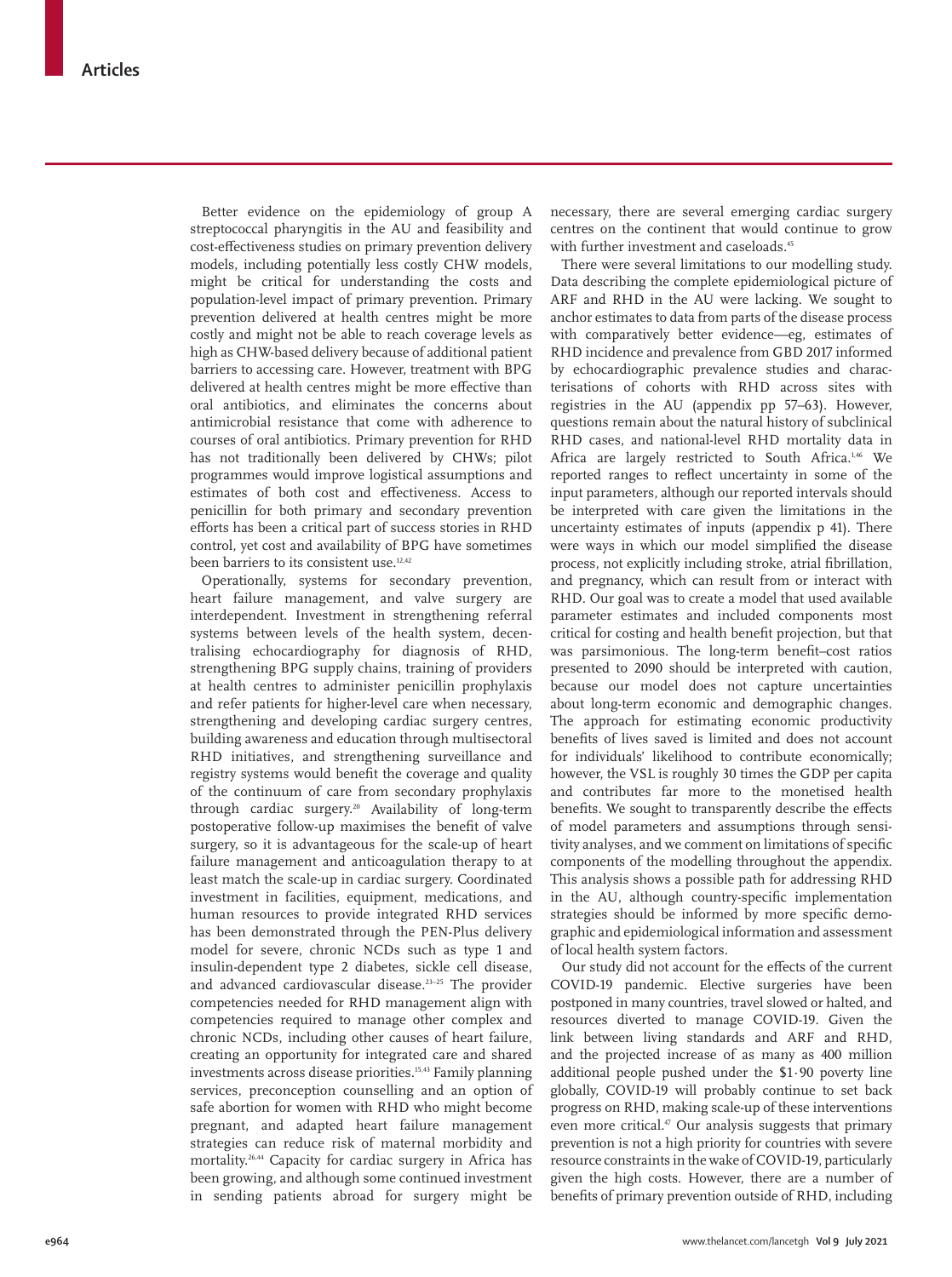preventing other sequelae of group A streptococcus and reducing inappropriate antimicrobial use. A comprehensive analysis of the benefits of primary prevention would likely find its benefits higher than its costs, but such an analysis was outside the scope of this study.<sup>48</sup> Investing in the integrated implementation of prevention, management, and surgical interventions to address RHD can strengthen health systems, decentralise care, and engage multiple sectors to avert large amounts of morbidity and mortality, provide returns in economic welfare exceeding the costs, and accelerate progress towards eliminating RHD in the AU.

#### **Contributors**

J-LE, KS, FB, and GB initiated the study. KS, DAW, GB, and MMC designed the modelling strategy and determined model parameters. MMC did the analyses. MMC wrote the initial draft of the Article. All authors contributed to results interpretation and critical evaluation and revision of the Article. The corresponding author had full access to all the data in the study and had final responsibility for the decision to submit for publication.

#### **Declaration of interests**

DAW reports grants from the American Heart Association during the time of the study. GFK reports grants from the National Heart, Lung, and Blood Institute during the time of the study.

#### **Data sharing**

No primary data were collected for this study. Detailed input data used in modelling are described or displayed in the appendix, derived from published literature and secondary analysis of previously published estimates (such as those from the Global Burden of Disease Study, the World Bank, the International Monetary Fund, or the UN Population Division which are publicly available). Additional information about accessing underlying processed data from these sources used for inputs in the model is located in the appendix (p 2).

#### **Acknowledgments**

Funding was provided by the WHF, the Leona M and Harry B Helmsley Charitable Trust, and the American Heart Association. GFK was supported in part by the National Institutes of Health (grant number 1K23HL140133).

#### **References**

- Roth GA, Abate D, Abate KH, et al. Global, regional, and national age-sex-specific mortality for 282 causes of death in 195 countries and territories, 1980–2017: a systematic analysis for the Global Burden of Disease Study 2017. *Lancet* 2018; **392:** 1736–88.
- 2 Watkins DA, Johnson CO, Colquhoun SM, et al. Global, regional, and national burden of rheumatic heart disease, 1990–2015. *N Engl J Med* 2017; **377:** 713–22.
- 3 Karthikeyan G, Guilherme L. Acute rheumatic fever. *Lancet* 2018; **392:** 161–74.
- 4 Carapetis JR, Beaton A, Cunningham MW, et al. Acute rheumatic fever and rheumatic heart disease. *Nat Rev Dis Primers* 2016; **2:** 15084.
- 5 Steer AC, Carapetis JR, Nolan TM, Shann F. Systematic review of rheumatic heart disease prevalence in children in developing countries: the role of environmental factors. *J Paediatr Child Health* 2002; **38:** 229–34.
- Jaine R, Baker M, Venugopal K. Acute rheumatic fever associated with household crowding in a developed country. *Pediatr Infect Dis J* 2011; **30:** 315–19.
- 7 Michaud C, Rammohan R, Narula J. Cost-effectiveness analysis of intervention strategies for reduction of the burden of rheumatic heart disease. In: Narula J, Virmani R, Reddy K, Tandon R, eds. Rheumatic fever. Washington, USA: American Registry of Pathology, 1999: 485–97.
- Irlam J, Mayosi BM, Engel M, Gaziano TA. Primary prevention of acute rheumatic fever and rheumatic heart disease with penicillin in South African children with pharyngitis: a cost-effectiveness analysis. *Circ Cardiovasc Qual Outcomes* 2013; **6:** 343–51.
- 9 Watkins D, Lubinga SJ, Mayosi B, Babigumira JB. A cost-effectiveness tool to guide the prioritization of interventions for rheumatic fever and rheumatic heart disease control in African nations. *PLoS Negl Trop Dis* 2016; **10:** e0004860.
- 10 Arguedas A, Mohs E. Prevention of rheumatic fever in Costa Rica. *J Pediatr* 1992; **121:** 569–72.
- 11 Nordet P, Lopez R, Dueñas A, Sarmiento L, Dueñas A. Prevention and control of rheumatic fever and rheumatic heart disease: the Cuban experience (1986–1996–2002). *Cardiovasc J Afr* 2008; **19:** 135–40.
- 12 Yusuf S, Narula J, Gamra H. Can we eliminate rheumatic fever and premature deaths from RHD? *Glob Heart* 2017; **12:** 3–4.
- 13 Lennon D, Kerdemelidis M, Arroll B. Meta-analysis of trials of streptococcal throat treatment programs to prevent rheumatic fever. *Pediatr Infect Dis J* 2009; **28:** e259–64.
- 14 RHD Australia (ARF/RHD writing group). The 2020 Australian guildeline for prevention, diagnosis and management of acute rheumatic fever and rheumatic heart disease (3rd edn). Menzies School of Health Research, 2020. https://www.rhdaustralia.org.au/ arf-rhd-guideline (accessed Sept 23, 2020).
- Bukhman G, Kidder A, eds. The PIH guide to chronic care integration for endemic non-communicable diseases Rwanda edition cardiac, renal, diabetes, pulmonary, and palliative care. Boston, MA: Partners in health, 2011.
- 16 Zühlke L, Karthikeyan G, Engel ME, et al. Clinical outcomes in 3343 children and adults with rheumatic heart disease from 14 lowand middle-income countries: two-year follow-up of the global rheumatic heart disease registry (the REMEDY Study). *Circulation* 2016; **134:** 1456–66.
- 17 Kingué S, Ba SA, Balde D, et al. The VALVAFRIC study: a registry of rheumatic heart disease in Western and Central Africa. *Arch Cardiovasc Dis* 2016; **109:** 321–29.
- 18 Mayosi B, Robertson K, Volmink J, et al. The Drakensberg declaration on the control of rheumatic fever and rheumatic heart disease in Africa. *S Afr Med J* 2006; **96:** 246.
- 19 Mayosi BM, Gamra H, Dangou J-M, Kasonde J. Rheumatic heart disease in Africa: the Mosi-o-Tunya call to action. *Lancet Glob Health* 2014; **2:** e438–39.
- 20 Watkins D, Zuhlke L, Engel M, et al. Seven key actions to eradicate rheumatic heart disease in Africa: the Addis Ababa communiqué. *Cardiovasc J Afr* 2016; **27:** 184–87.
- 21 WHO. A71/25 Rheumatic fever and rheumatic heart disease. 2018. [https://apps.who.int/gb/ebwha/pdf\\_files/WHA71/A71\\_25-en.pdf](https://apps.who.int/gb/ebwha/pdf_files/WHA71/A71_25-en.pdf) (accessed May 15, 2020).
- 22 Ali SKM, Engel ME, Zühlke L, Jack SJ. Chapter 10. Primary prevention of acute rheumatic fever and rheumatic heart disease. In: Dougherty S, Carapetis J, Zühlke L, Wilson N, eds. acute rheumatic fever and rheumatic heart disease. San Diego, CA: Elsevier, 2020: 195–206.
- 23 Eberly LA, Rusingiza E, Park PH, et al. 10-Year heart failure outcomes from nurse-driven clinics in rural Sub-Saharan Africa. *J Am Coll Cardiol* 2019; **73:** 977–80.
- 24 Rusingiza EK, El-Khatib Z, Hedt-Gauthier B, et al. Outcomes for patients with rheumatic heart disease after cardiac surgery followed at rural district hospitals in Rwanda. *Heart* 2018; **104:** 1707–13.
- 25 WHO Regional Office for Africa. PEN-Plus Meeting in Kigali the management and treatment of non-communicable diseases at primary levels strengthened. https://www.afro.who.int/news/penplus-meeting-kigali-management-and-treatment-noncommunicable-diseases-primary-levels (accessed Sept 16, 2019).
- 26 Sliwa K, Azibani F, Baard J, et al. Reducing late maternal death due to cardiovascular disease. A pragmatic pilot study. *Int J Cardiol* 2018; **272:** 70–76.
- 27 WHO, UN Development Programme. Non-communicable disease prevention and control: A guidance note for investment cases. Geneva: World Health Organization, 2019. [https://www.who.int/](https://www.who.int/ncds/un-task-force/publications/WHO-NMH-NMA-19.95/en/) [ncds/un-task-force/publications/WHO-NMH-NMA-19·95/en/](https://www.who.int/ncds/un-task-force/publications/WHO-NMH-NMA-19.95/en/) (accessed Nov 2, 2020).
- Bukhman G, Mocumbi AO, Atun R, et al. The Lancet NCDI Poverty Commission: bridging a gap in universal health coverage for the poorest billion. *Lancet* 2020; **396:** 991–1044.
- Stenberg K, Axelson H, Sheehan P, et al. Advancing social and economic development by investing in women's and children's health: a new global investment framework. *Lancet* 2014; **383:** 1333–54.